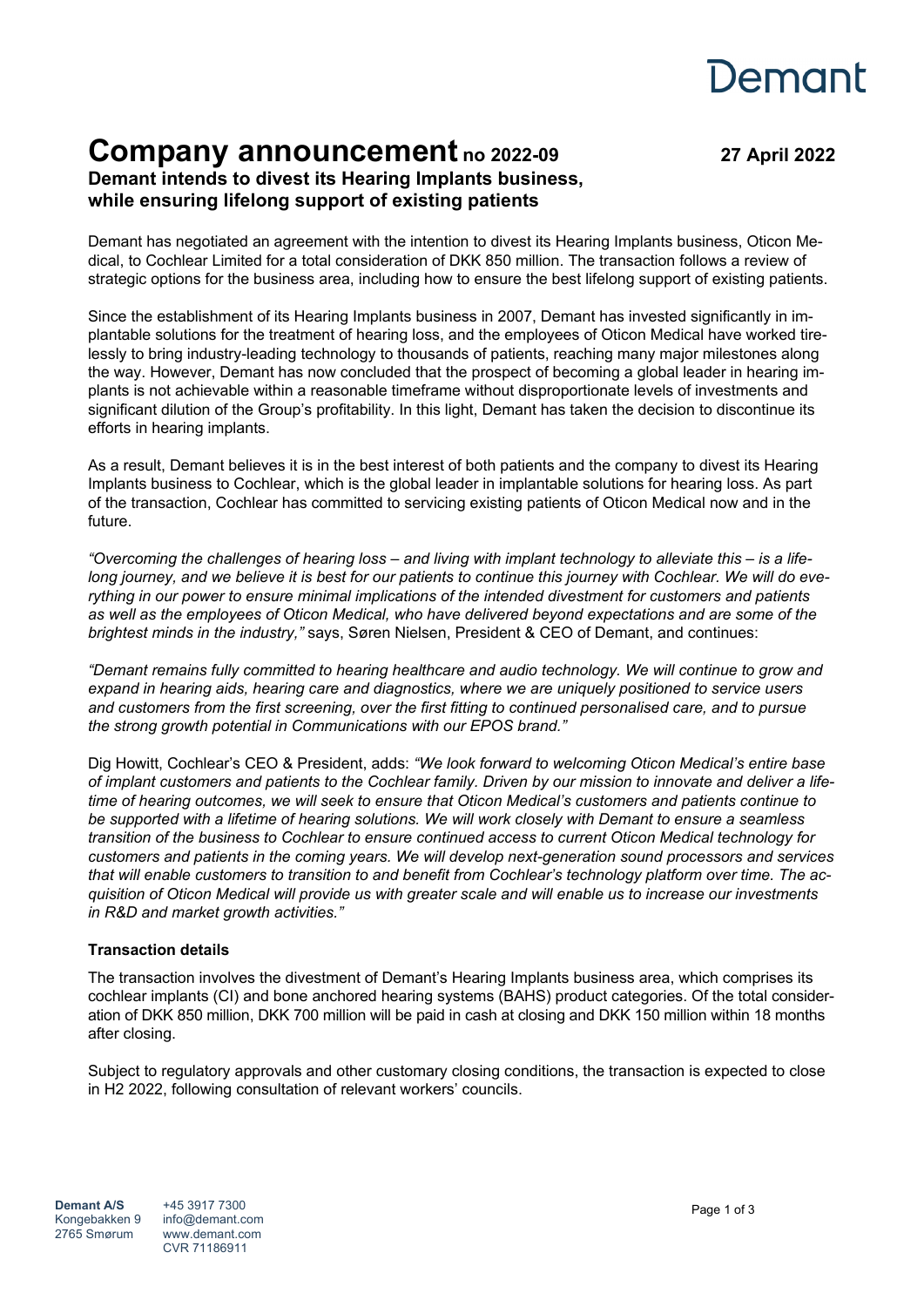## **Financial impact**

In 2021, Hearing Implants realised revenue of DKK 512 million and EBIT of DKK -117 million, and the business area thus had a dilutive impact on the Group's EBIT margin of 1.2 percentage points.

| Income statement in 2021* | Group  | <b>Hearing Implants</b> | Group excl.<br><b>Hearing Implants</b> |
|---------------------------|--------|-------------------------|----------------------------------------|
| Revenue                   | 18.418 | 512                     | 17.906                                 |
| EBIT                      | 3,386  | -117                    | 3.503                                  |
| EBIT margin               | 18.4%  | n.a.                    | 19.6%                                  |

*\* Adjusted for one-off items.* 

Going forward, Hearing Implants will be recognised separately as a discontinued operation in the Group's financial reporting, and comparative figures will be restated to reflect this. As a consequence, Hearing Implants will neither be included in the Group's EBIT nor in the Group's outlook for continuing operations.

Excluding Hearing Implants from the Group's outlook for 2022 has a positive impact of around DKK 150 million on the Group's expected EBIT for the full year. Consequently, the Group now expects EBIT of DKK 3,600-3,900 million (previously DKK 3,450-3,750 million). The impact on other outlook metrics is neutral.

The profit after tax of discontinued operations in 2022 is expected to be negative by around DKK 150-200 million. This mostly reflects the expected operating loss in Hearing Implants, which may be further negatively impacted by the announced transaction in the period until closing, and also certain one-off items, such as the fair value adjustment of assets and liabilities that reflects the realised sales price and transaction costs. The net impact of the one-off items is expected to be roughly neutral, subject to adjustments for working capital and other items at closing.

There are no changes to the Group's medium- to long-term outlook.

## **Conference call details**

Demant will host a conference call on 27 April 2022 at 14:00 CEST. To attend this call, please use one of the following dial-ins: +45 7876 8490 (DK), +44 2037 696 819 (UK) or +1 6467 870 157 (US). The pin code is 314337. A presentation for the call will be uploaded to www.demant.com shortly before the call.

## **About Demant**

Demant is a world-leading hearing healthcare and technology Group built on a heritage of care, health and innovation since 1904. The Group offers innovative technologies, solutions and know-how to help improve people's health and hearing. Headquartered in Denmark, the Group employs approx. 18,100 people globally and is present with solutions in 130 countries where we create life-changing hearing health. William Demant Foundation is the majority shareholder in Demant A/S, which is listed on Nasdaq Copenhagen as a blue-chip stock.

#### **About Oticon Medical**

Oticon Medical is a global company in implantable hearing solutions, dedicated to bringing the power of sound to people at every stage of life. Oticon Medical's competencies span more than a century of innovations in sound processing and decades of pioneering experience in hearing implant technology. Oticon Medical works collaboratively with patients, physicians and hearing care professionals to ensure that every solution is designed with users' needs in mind. Oticon Medical has a strong passion to provide innovative solutions and support that enhance the quality of life and help people live full lives – now and in the future.

#### **About Cochlear Limited**

People have always been Cochlear's inspiration, ever since Professor Graeme Clark set out to create the first multi-channel cochlear implant after seeing his father struggle with hearing loss. Since 1981, Cochlear has provided more than 650,000 devices in more than 180 countries, helping people of all ages around the